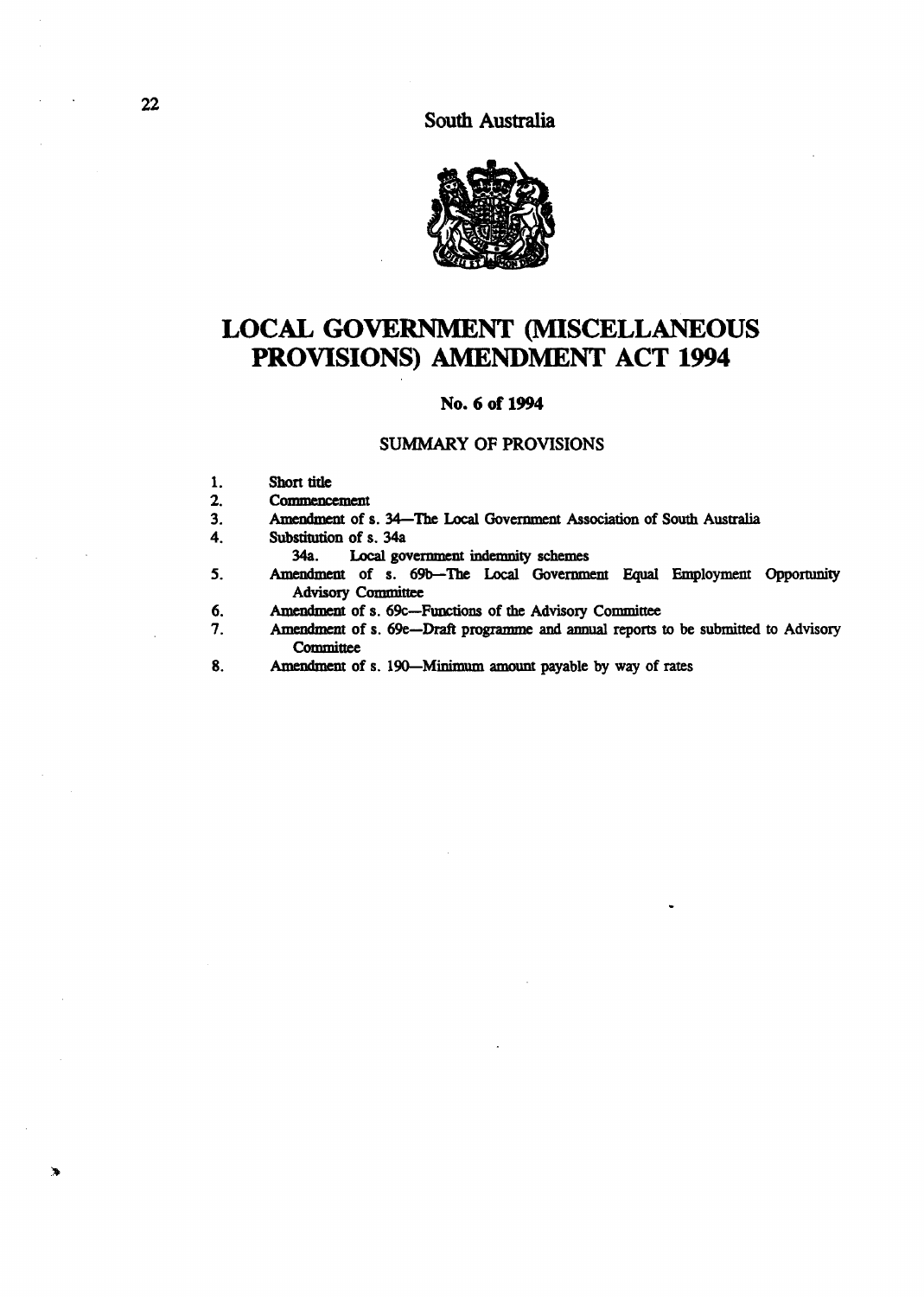

ANNO QUADRAGESIMO TERTIO

# ELIZABETHAE 11 REGINAE

## A.D. 1994

\*\*\*\*\*\*\*\*\*\*\*\*\*\*\*\*\*\*\*\*\*\*\*\*\*\*\*\*\*\*\*\*\*\*\*\*\*\*\*\*\*\*\*\*\*\*\*\*\*\*\*\*\*\*\*\*\*\*\*\*\*\*\*\*\*\*\*\*\*\*\*\*\*

## No. 6 of 1994

## An Act to amend the Local Government Act 1934.

*[Assented to* 14 *April* 1994]

The Parliament of South Australia enacts as follows:

## Short tide

1. (1) This Act may be cited as the *Local Government (Miscellaneous Provisions) Amendment Act 1994.* 

(2) The *Local Government Act* 1934 is referred to in this Act as "the principal Act".

#### Commencement

2. This Act will come into operation on a day to be fIxed by proclamation.

#### Amendment of s. 34-The Local Government Association of South Australia

3. Section 34 of the principal Act is amended by inserting "is constituted as a public authority for the purpose of promoting and advancing the interests of local government and" after "The Association" in subsection (3).

## Substitution of s. 34a

4. Section 34a of the principal Act is repealed and the following section is substituted:

#### Local government indemnity schemes

34a. (1) Subject to this section, the Local Government Association of South Australia-

- *(a)* will conduct and manage the *Local Government Association Mutual Liability Scheme;*
- (b) will continue to conduct and manage a local government workers compensation self-insurance scheme for the benefit of-
	- (i) councils;
	- (ii) the Association;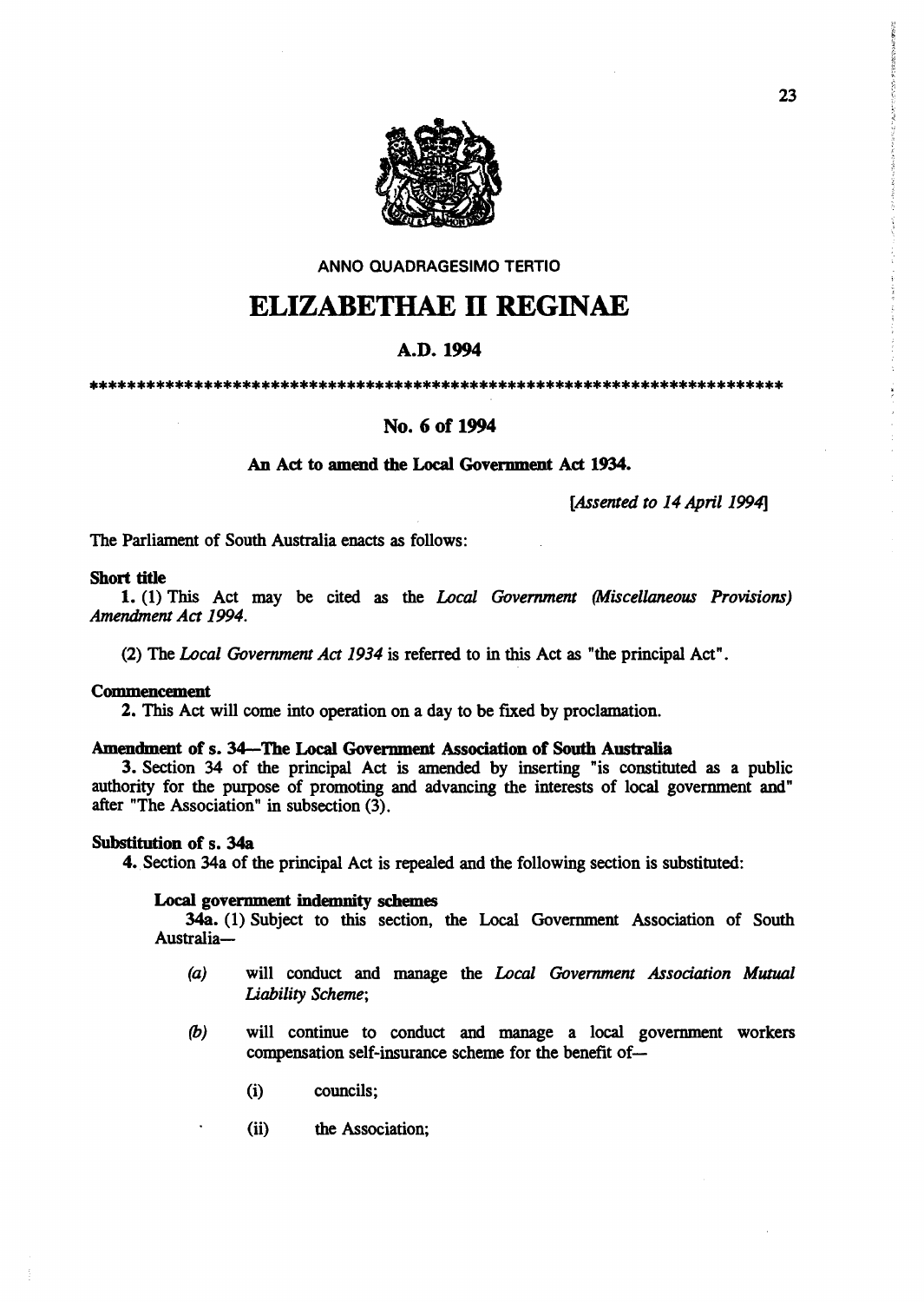No. 6

and

(iii) any other prescribed body;

and

(c) may establish, conduct and manage any other indemnity or self-insurance scheme which is in the interests of local government.

(2) The rules of a scheme under this section must be published in the *Gazette.* 

(3) The rules of a scheme must comply with any requirements prescribed by the regulations.

(4) The rules of a scheme cannot be altered except after consultation with the Minister.

(5) The Association may, pursuant to a resolution of the Association passed by an absolute majority of the members of the Association at a general meeting of the Association, transfer the management of a scheme to another body.

(6) The regulations may make any provision of a transitional nature relating to the transfer of the management of a scheme under this section (including the transfer of the management of the *Local Government Association Mutual liability Scheme* to the Association on the enactment of this section).

(7) A regulation cannot be made for the purposes of this section except at the request of, or after consultation with, the Association.

(8) The enactments and rules of law relating to perpetuities, or imposing restrictions on the accumulation of income, do not apply in relation to any scheme under this section, whether established before or after the enactment of this section.

## Amendment of s. 69b-The Local Government Equal Employment Opportunity Advisory **Committee**

5. Section 69b of the principal Act is amended by striking out from subsection (6) "1994" and substituting" 1997" .

#### Amendment of s. 69c-Functions of the Advisory Committee

6. Section 69c of the principal Act is amended by striking out from subsection (2) "1994" and substituting "1997" .

## Amendment of s. 6ge-Draft programme and annual reports to be submitted to Advisory **Committee**

7. Section 6ge of the principal Act is amended by striking out from subsection (3) "1994" and substituting "1997".